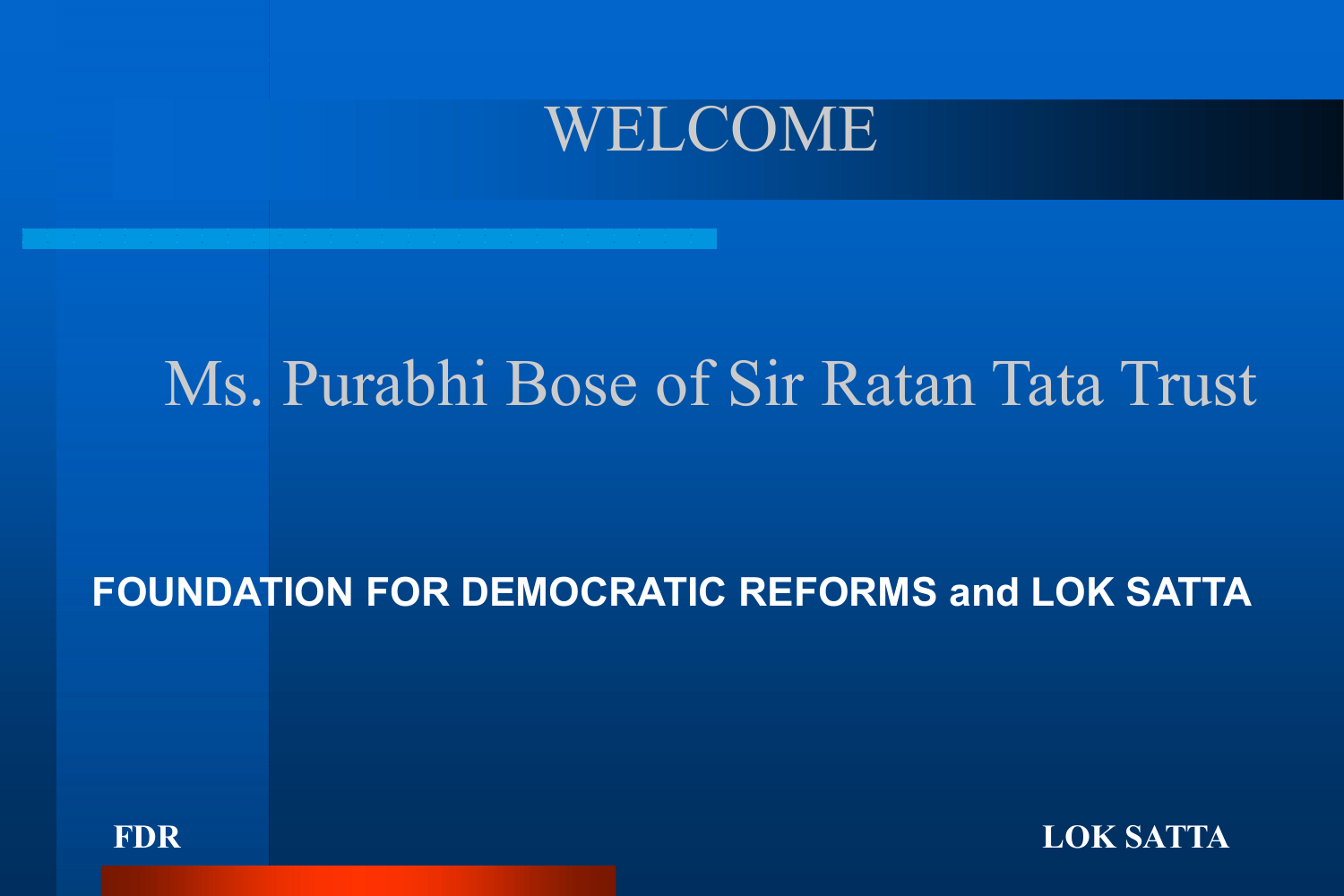# Mobilization of Active Citizens in Andhra Pradesh

# A Project Funded by Sir Ratan Tata Trust

# Status Report



FDR LOK SATTA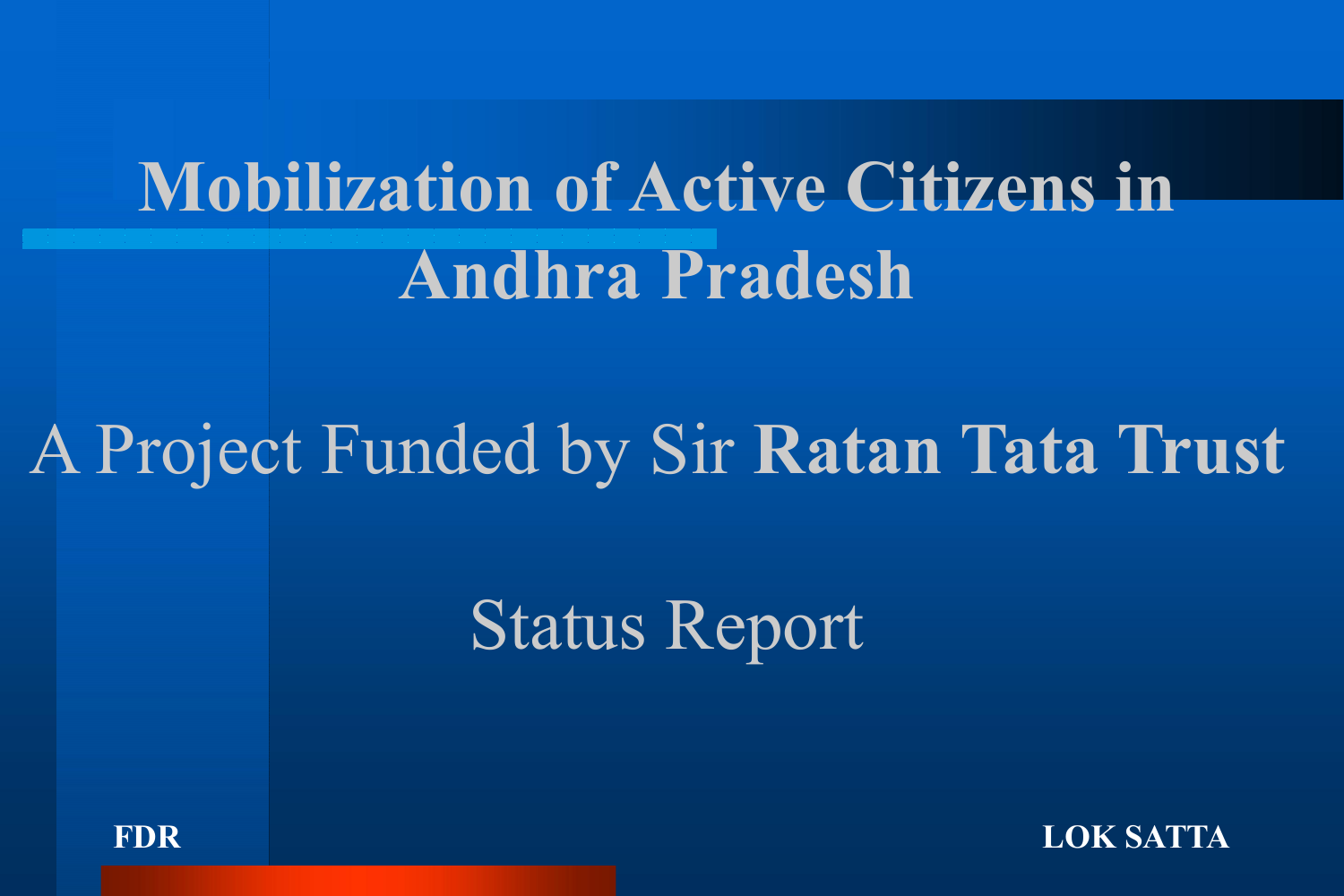## MISSION

To promote peaceful, democratic transformation of Indian Governance process and enable India to achieve full potential through good governance



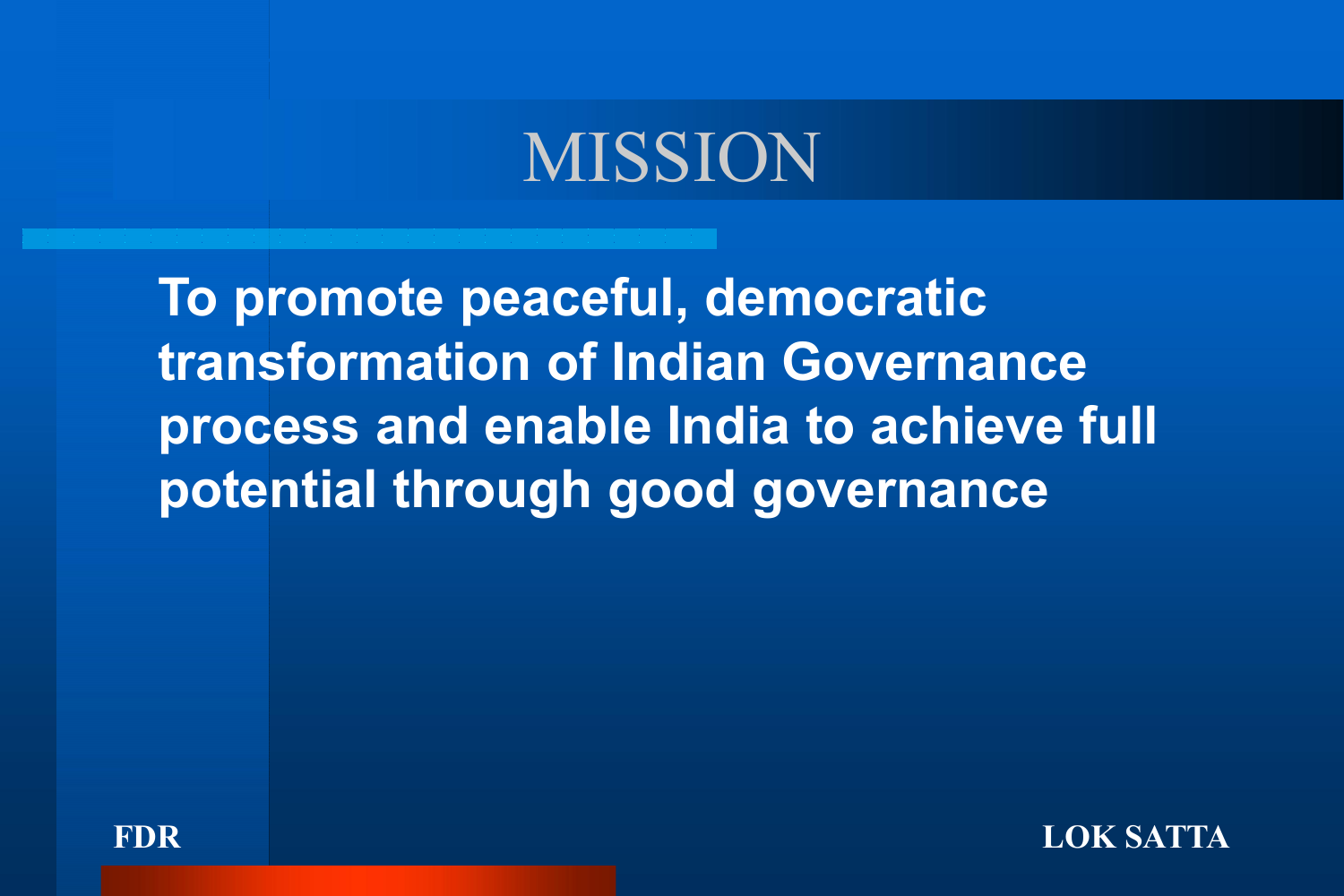# Key Reform Goals

- Comprehensive Electoral Reforms
- **Empowerment of Local Governments**
- **Instruments of Accountability**
- **Speedy and Efficient Justice**



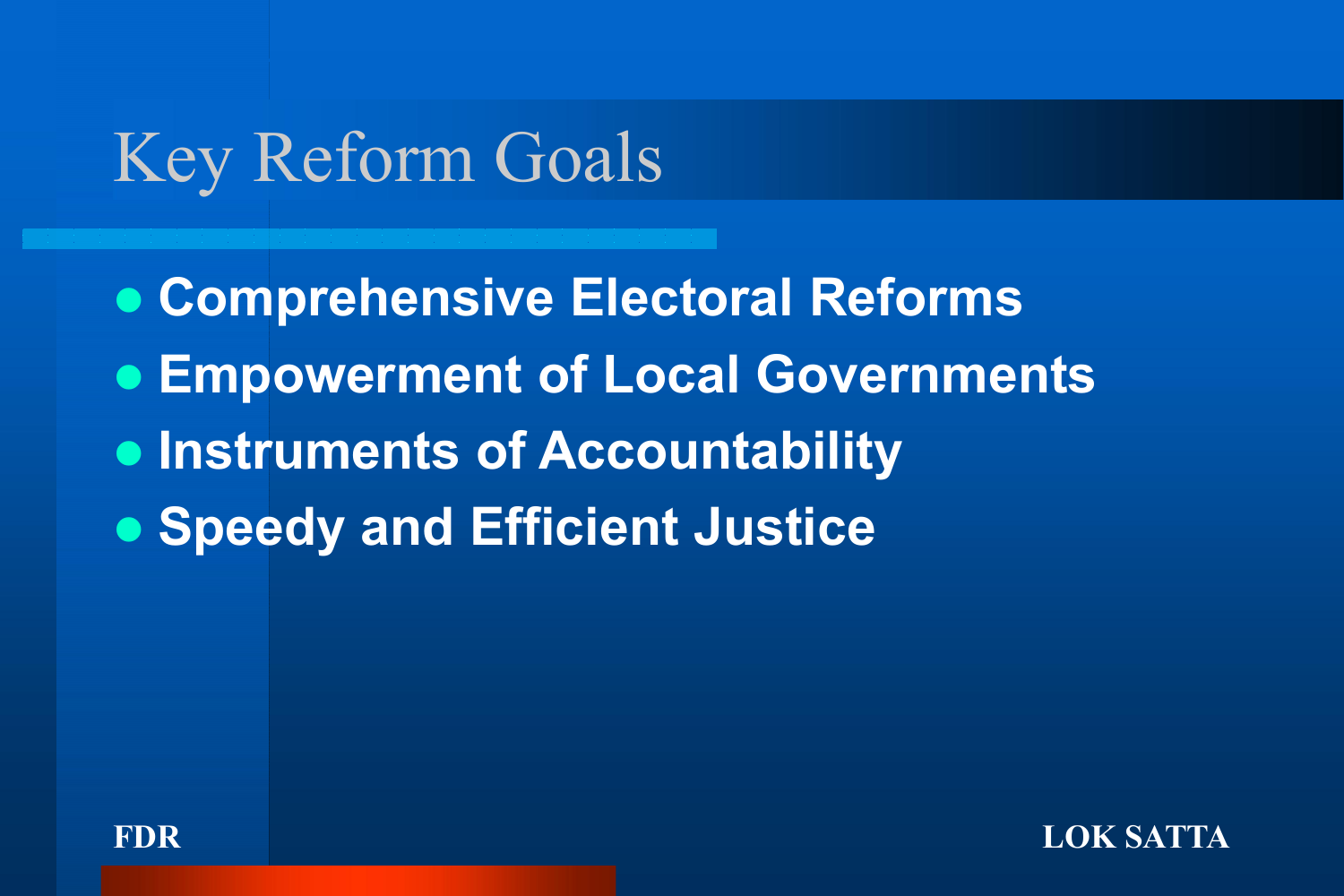# Electoral Reforms

- **Process Improvements** 
	- —preventing poling irregularities
	- —arresting and reversing criminalization of politics
	- —and checking abuse of unaccountable money power in elections
- **System Improvements** 
	- Political Party Reform
	- Proportional Representation
	- Direct Election of Chief Executive at the state level with clear separation of Powers

FDR LOK SATTA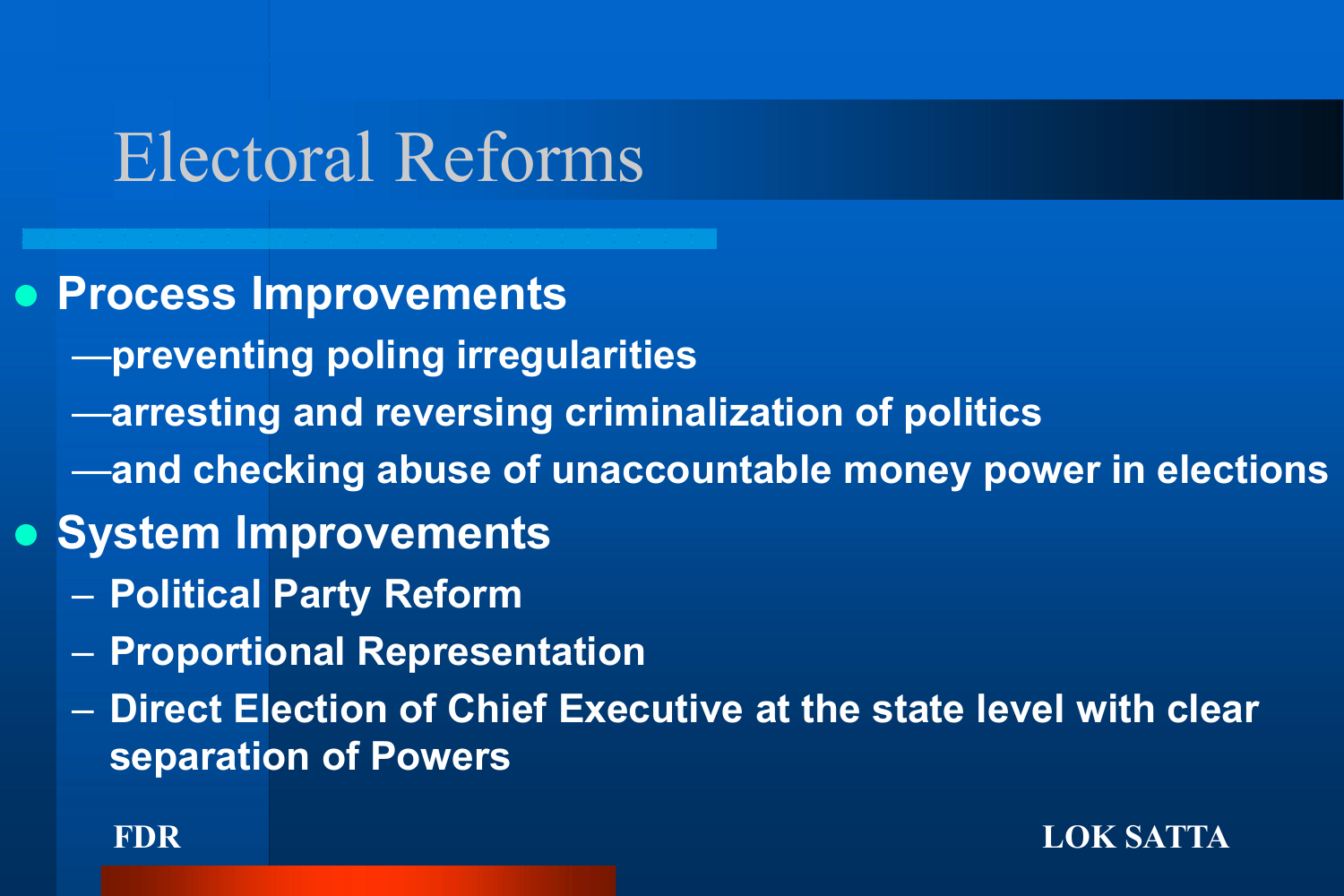### Empowerment of Local Governments

**• Transfer of Funds, Functions and** Functionaries to Local Governments

 Link between Vote and Public Good, Taxes and Services and Authority and Accountability



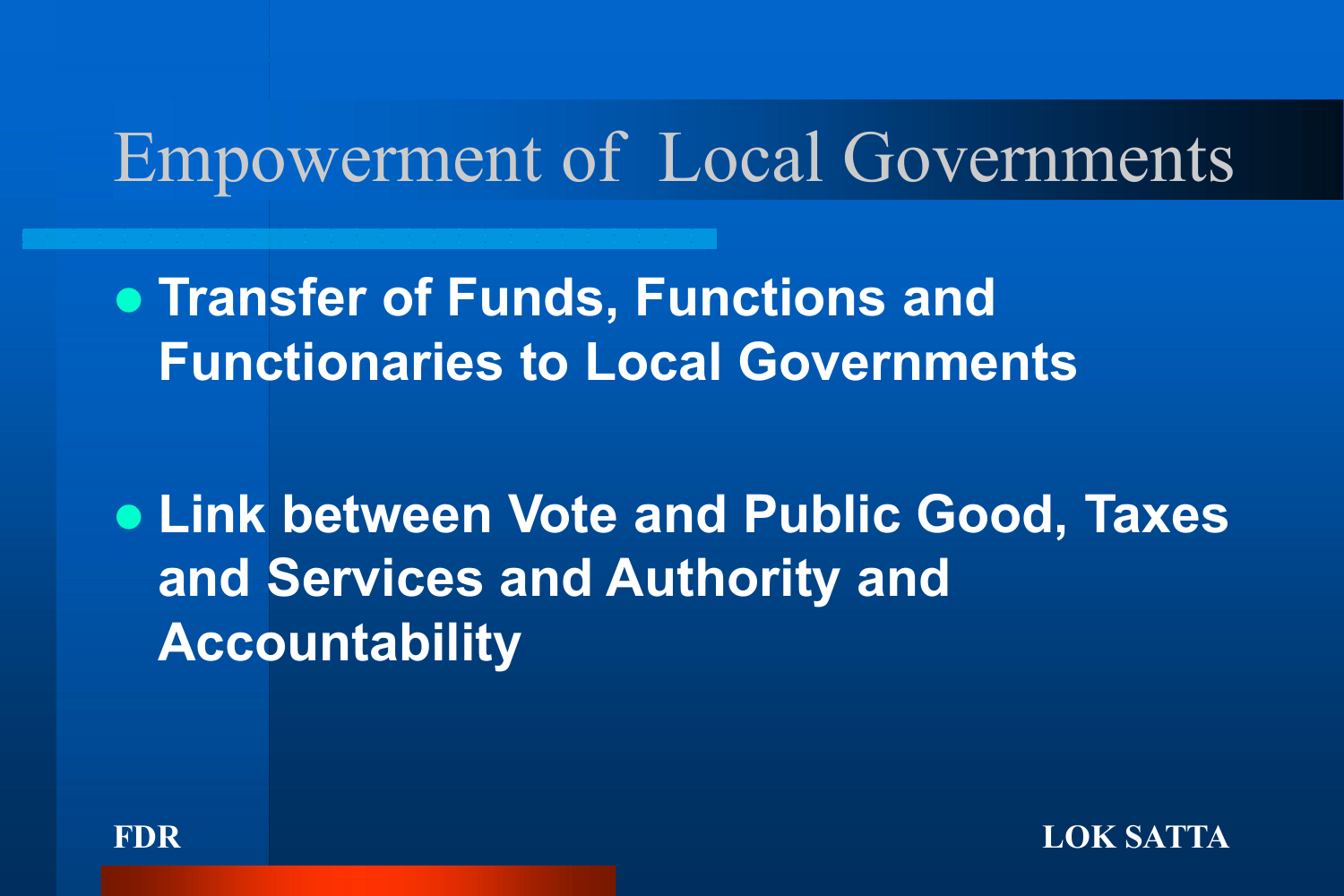#### Instruments of Accountability

- Right to Information
- **. Independent Crime Investigation**
- Independent appointment of constitutional functionaries
- **. Independent and effective Anti-Corruption agency**
- **Term Limits for Public Office**
- Strict penalties for abuse of office
- Citizens' Charters
- **Stakeholder Empowerment**

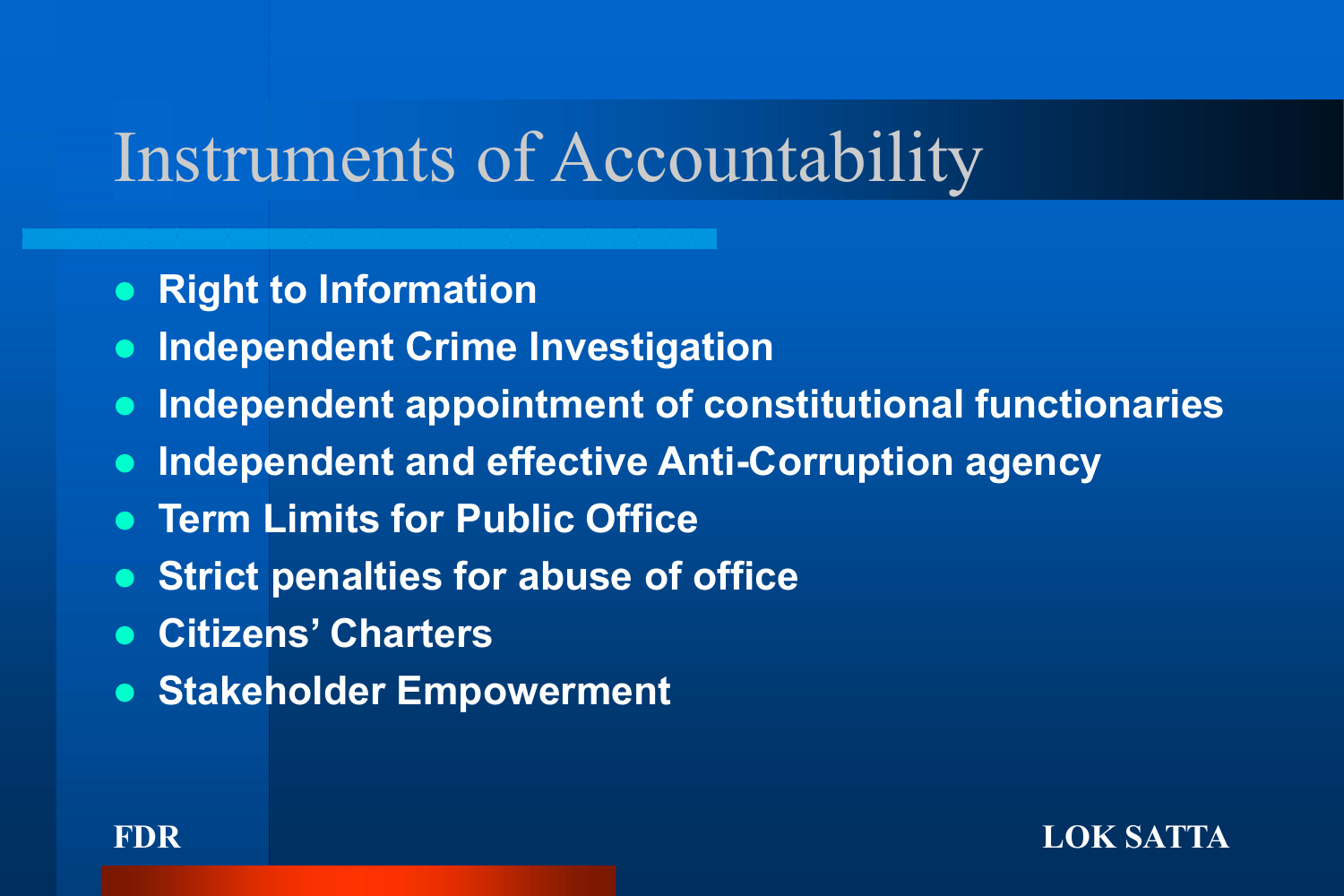# Judicial Reforms

- **.** Limit Writ Jurisdiction
- **.** Increase number of courts
- Local courts in local language (Gram Nyayalay)
- **Time bound Justice**
- **Independent mechanism for Judicial** Appointments
- **Independent Crime Investigation**

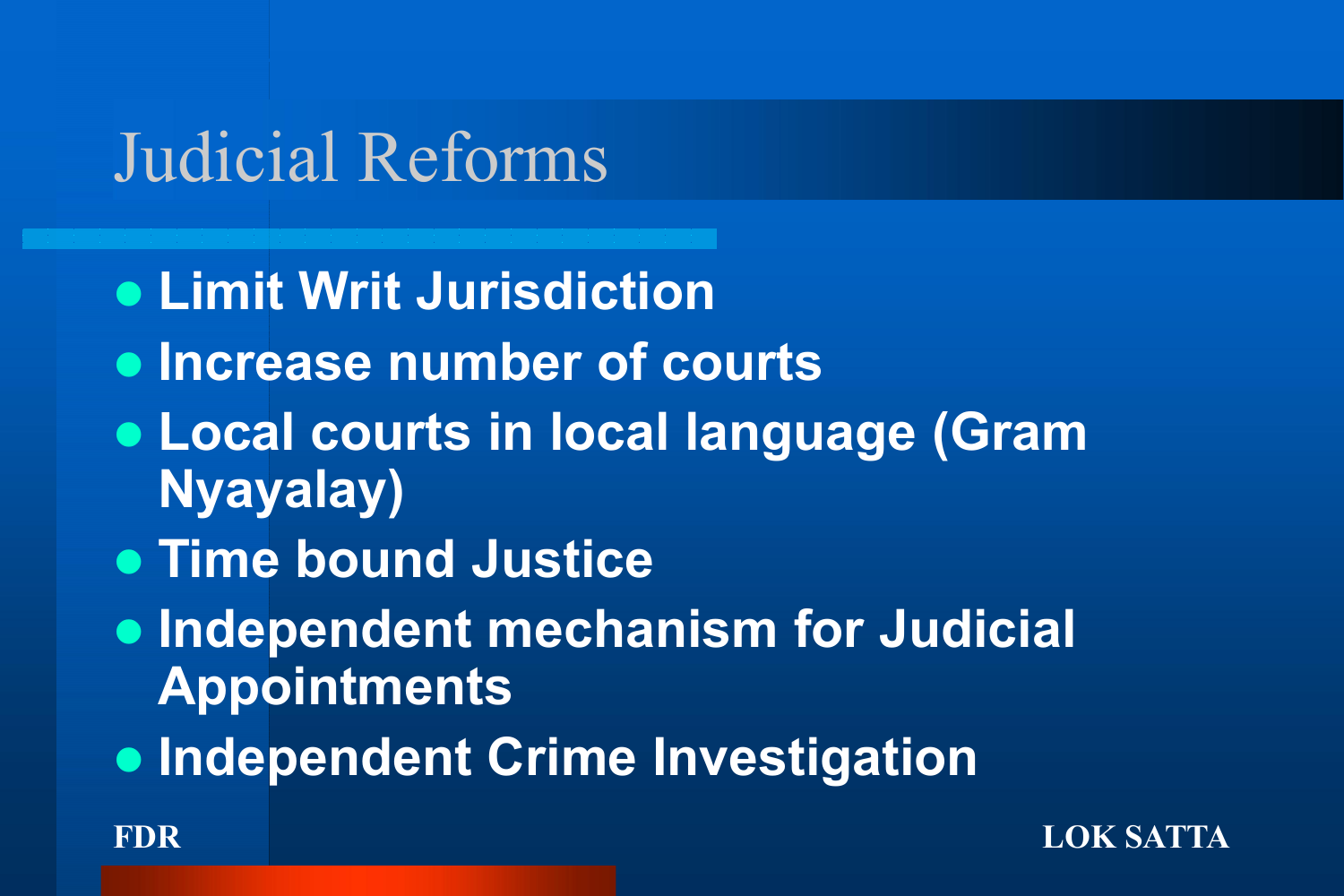# Approaches to Citizens' Action

- Collective Informed Assertion
- Wide Dissemination of Information
- Effective Mass Communication
- Strategic Intervention



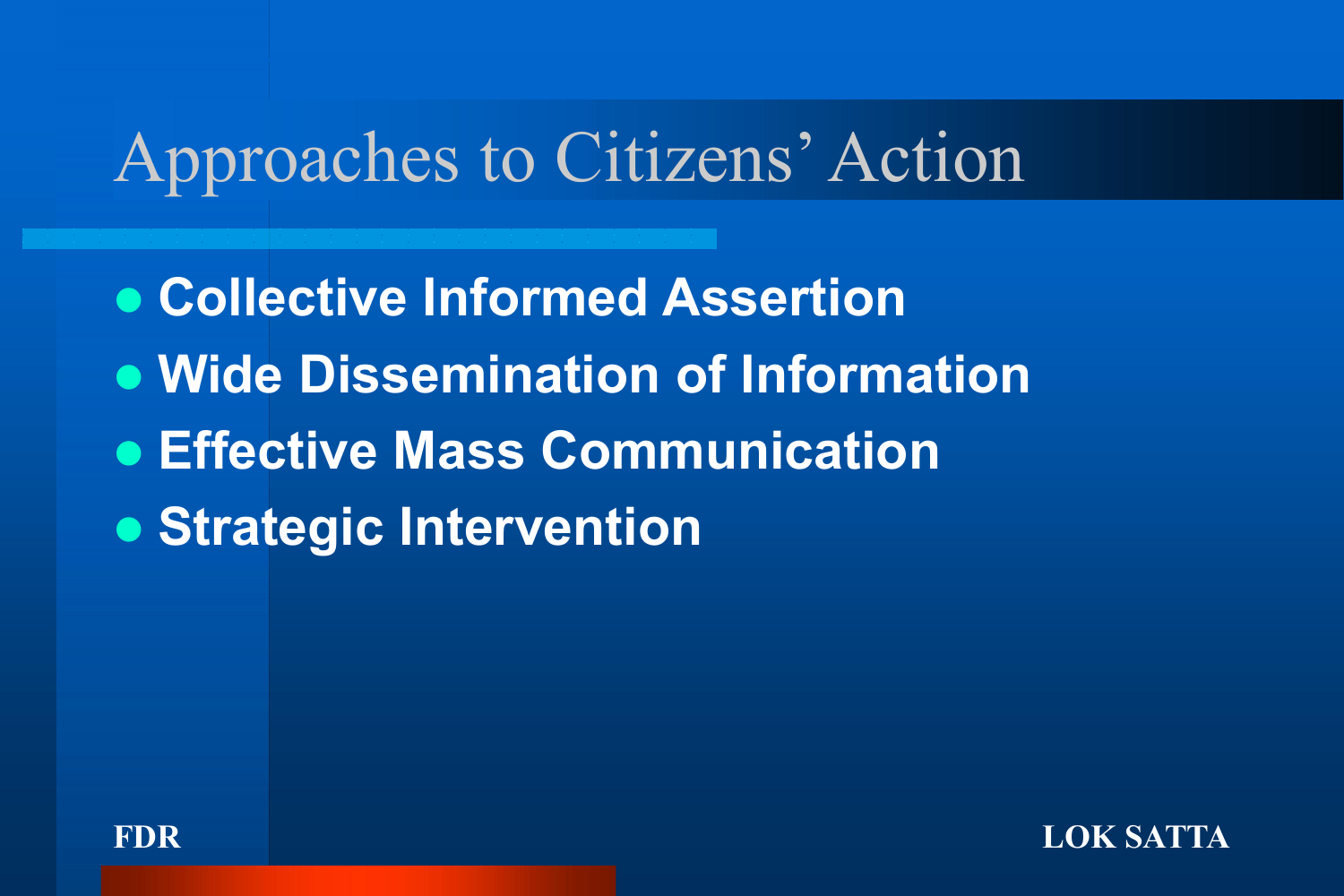### Methods of Citizens' Action – Peoples Watch

- Collective Informed Assertion
- People's Charters
- Lok Satta as Platform
- **Fight against corruption**
- **Fight for better delivery of public services**



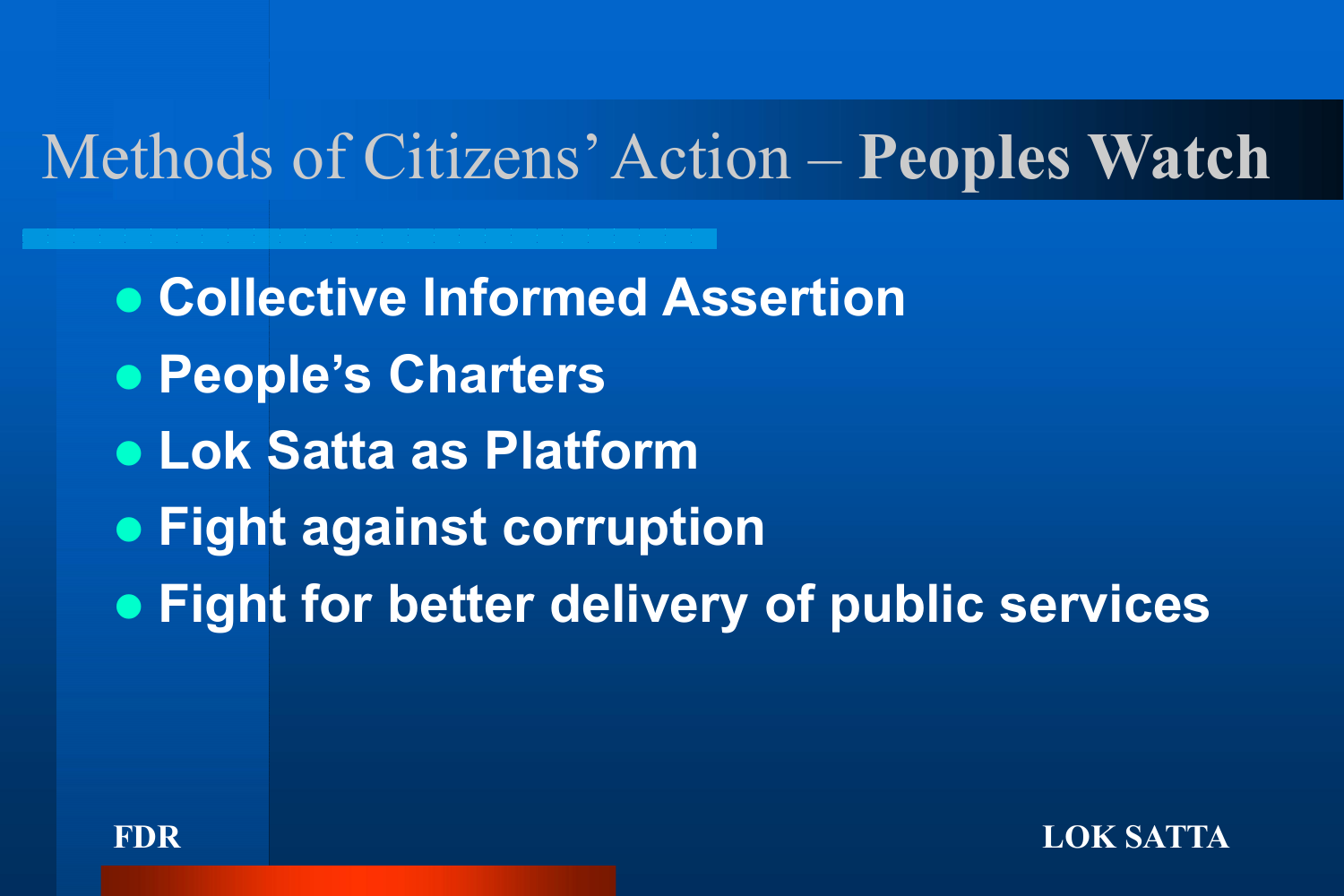# Methods of Citizens' Action – Swarajya

- Advocacy & Campaign for specific reform goals
- Choice of Goals
	- locally achievable
	- no cost/low cost goals
	- universally acceptable
	- strategic goals opening many doors



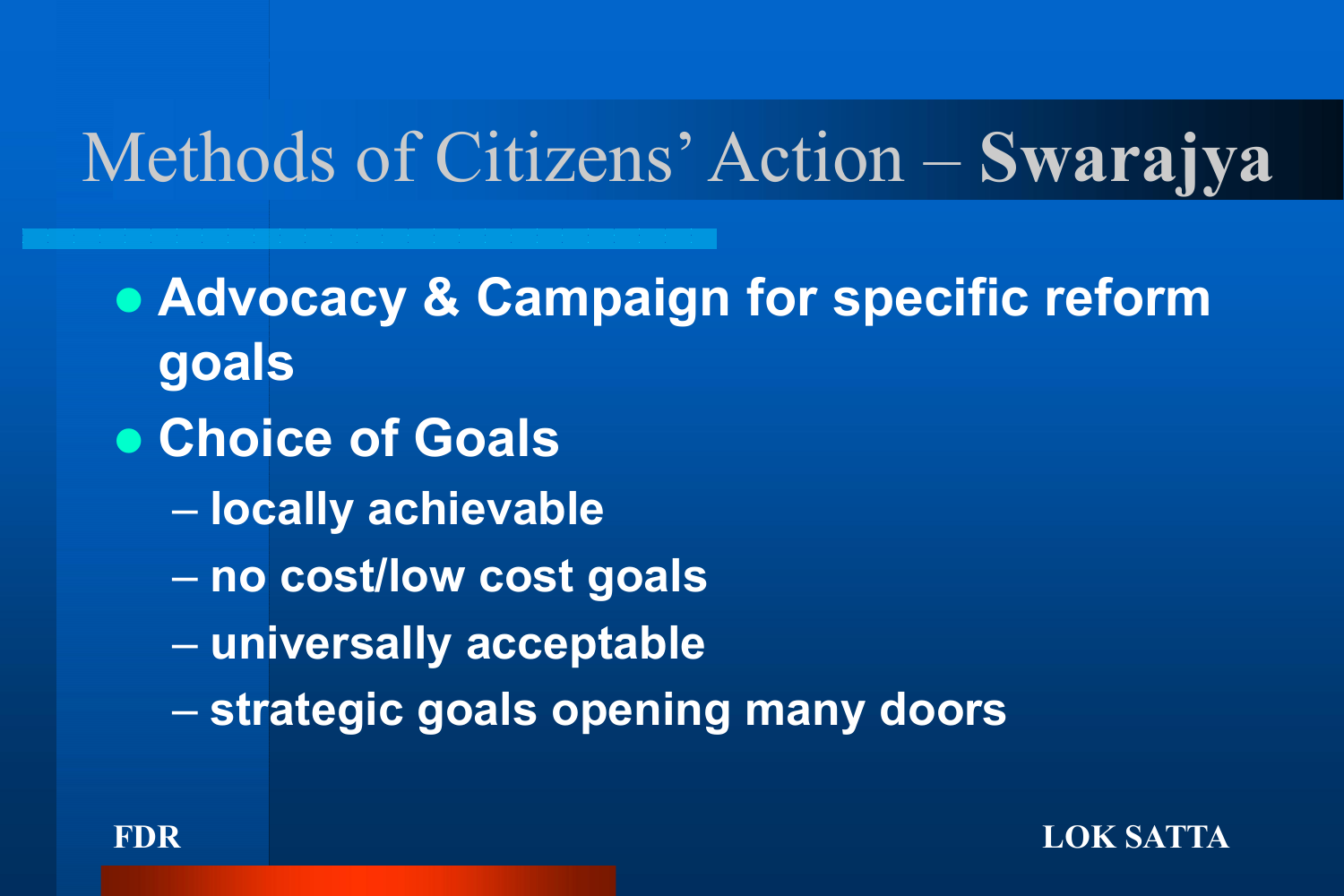# Swarajya – Reform Goals

- Right to Information
- Citizens' Charters
- **Empowerment of Local Governments**
- Empowerment of Stake Holders
- Universally accessible school education
- **Speedy Justice through rural courts**
- **.** Toilet for every household

#### FDR LOK SATTA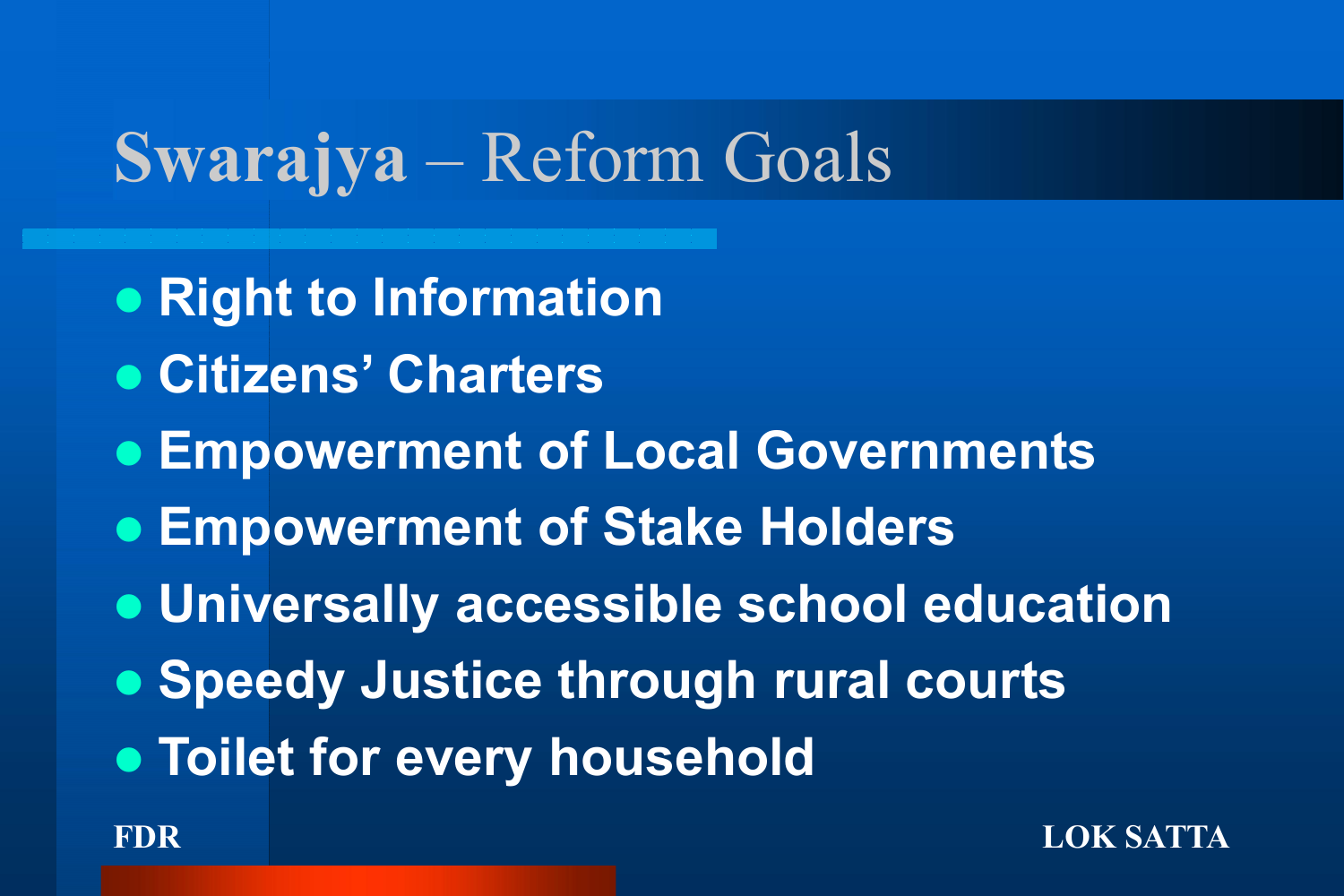# Methods of Citizens' Action – Election Watch

- Voter verification and registration
- Screening of candidates
- Know your candidates
- Common Platforms
- **State-Level debates**
- **Training of volunteers**
- Monitoring of polling process

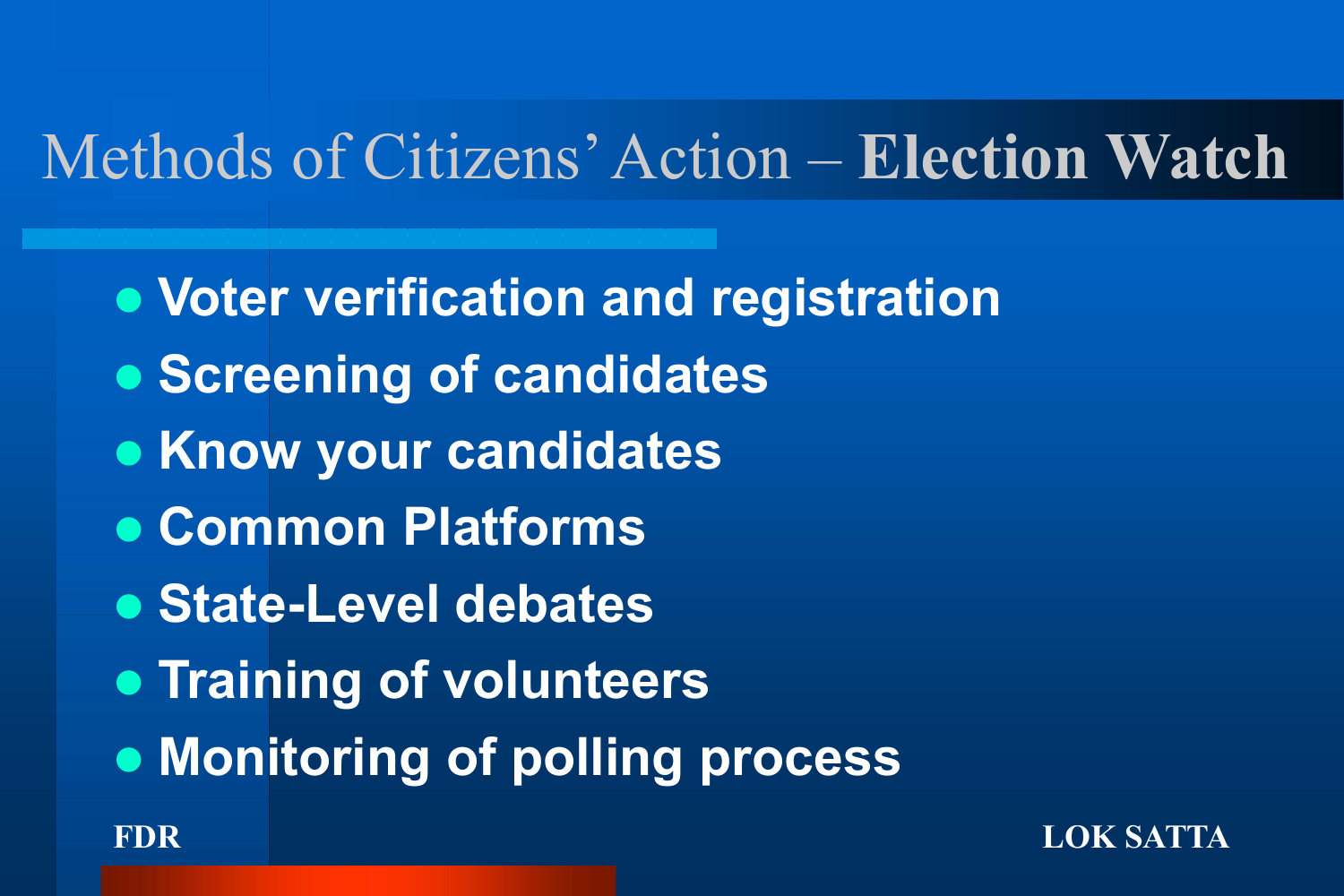#### Methods of Citizens' Action – Election Watch

- Does not aim to affect the outcome
- **Election time is ripe for awareness** campaign
- Focus on remediable flaws
- Pressure on parties and candidates
- Idea of accountability



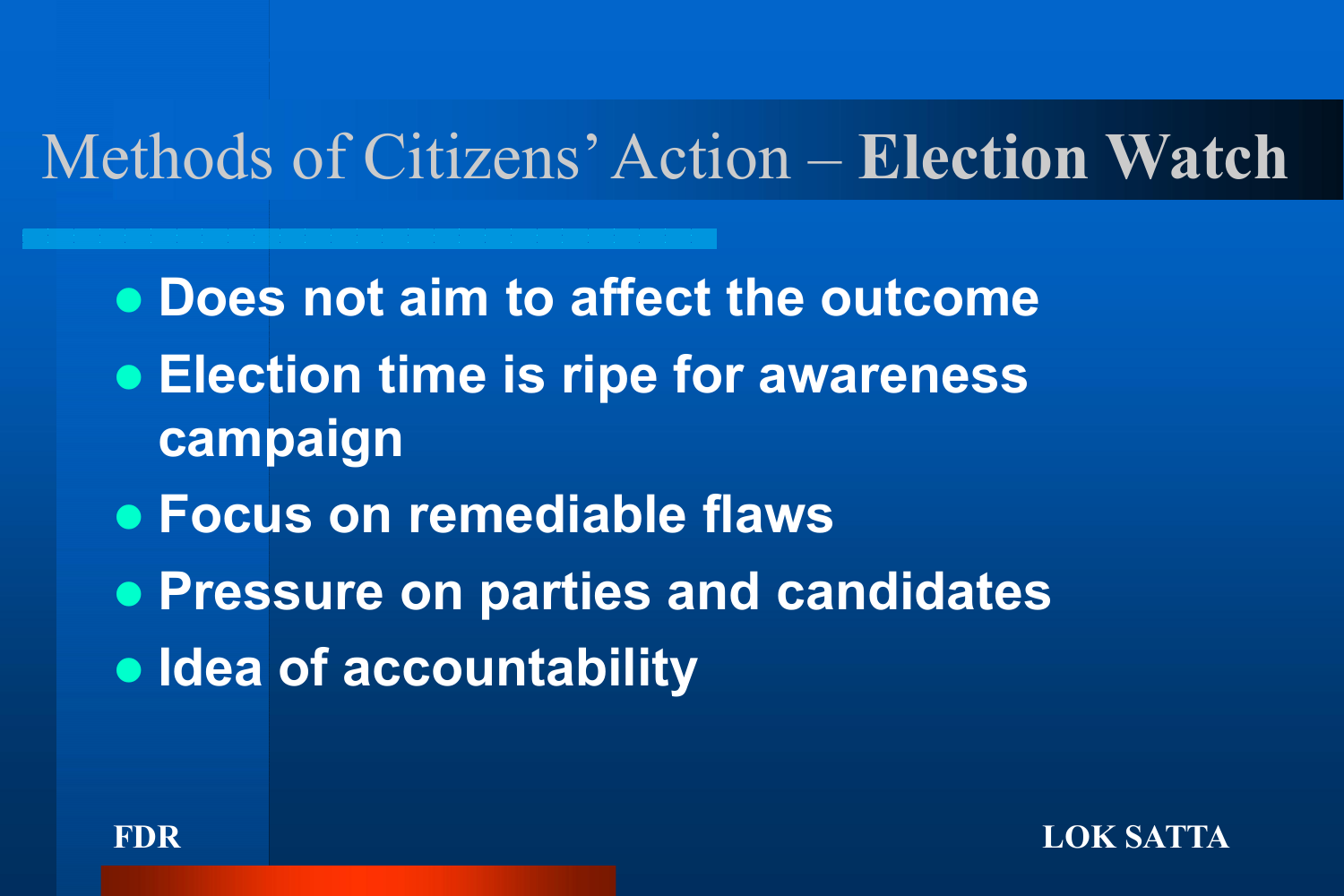#### Citizens Charters – A.P. government introduced in 9 departments

- State Electricity Board
- Road Transport Corporation
- Transport department
- Hyderabad Metropolitan Water Works and Sewerage Board
- Employment Exchange
- Commercial taxes department
- Registration department
- Municipalities

FDR LOK SATTA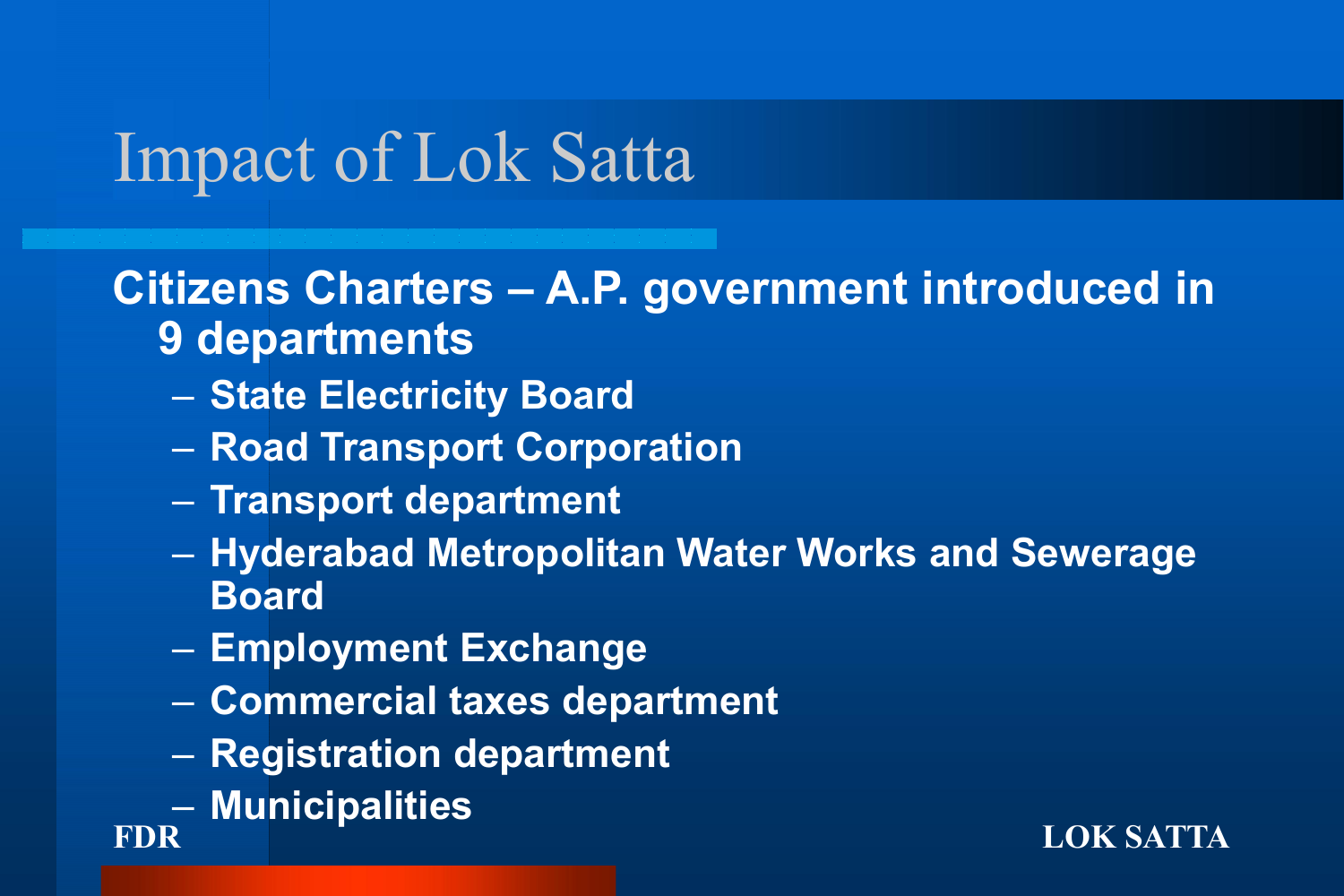- Cessation of short delivery at Petrol Stations all over A.P.
- Stakeholders empowerment water user associations and school education committees constituted formally by the state government
- Toilets for every household largely on Lok Satta's advocacy over 2 million toilets were built in the last 2 years

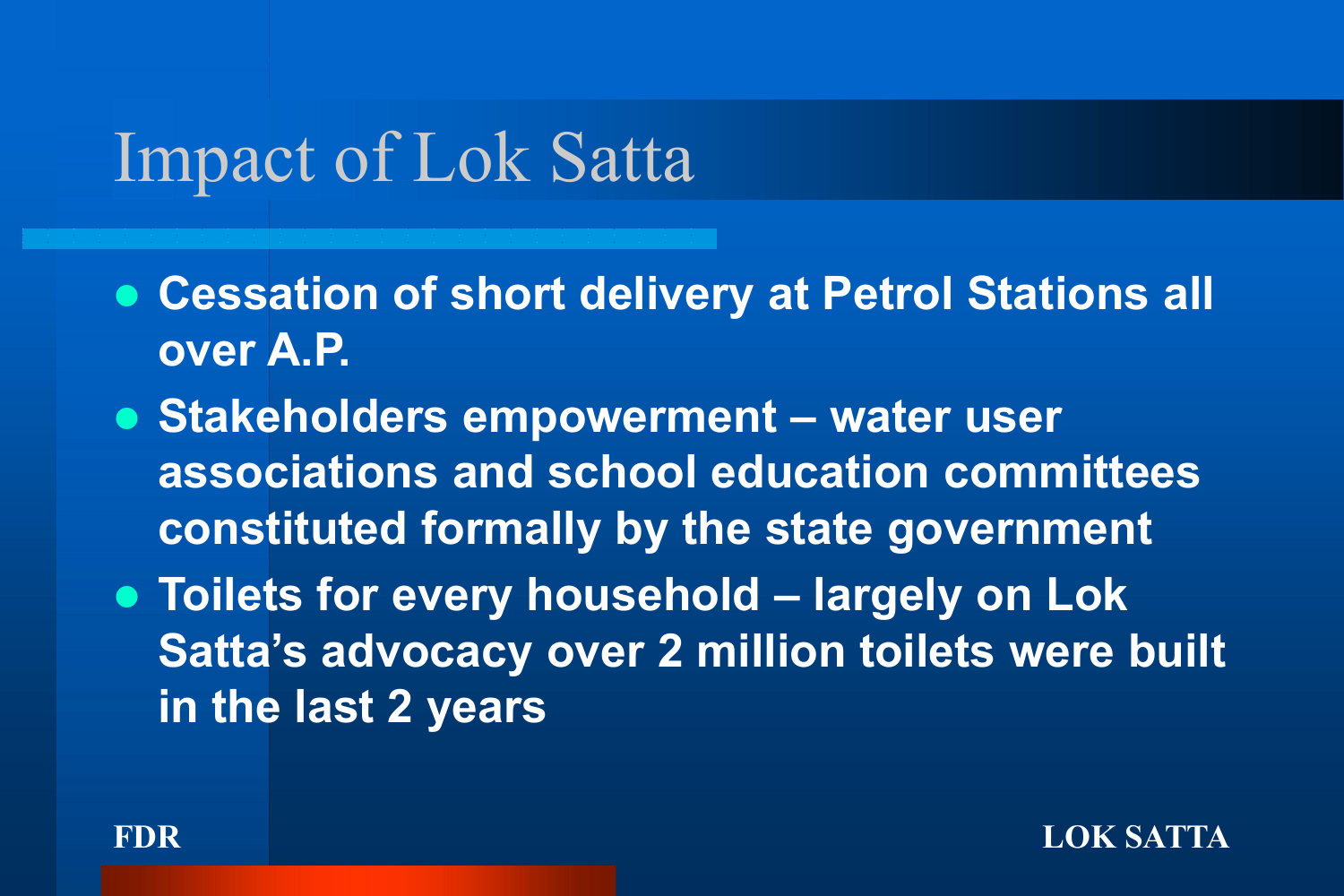- **Building Regularization Scheme Kukatpally**
- Changing the nature of dialogue on Women's Reservation
- Creating awareness on Right to Information
- Election Watch arresting growth of criminal elements in Politics and spearheading massive voter registration drives

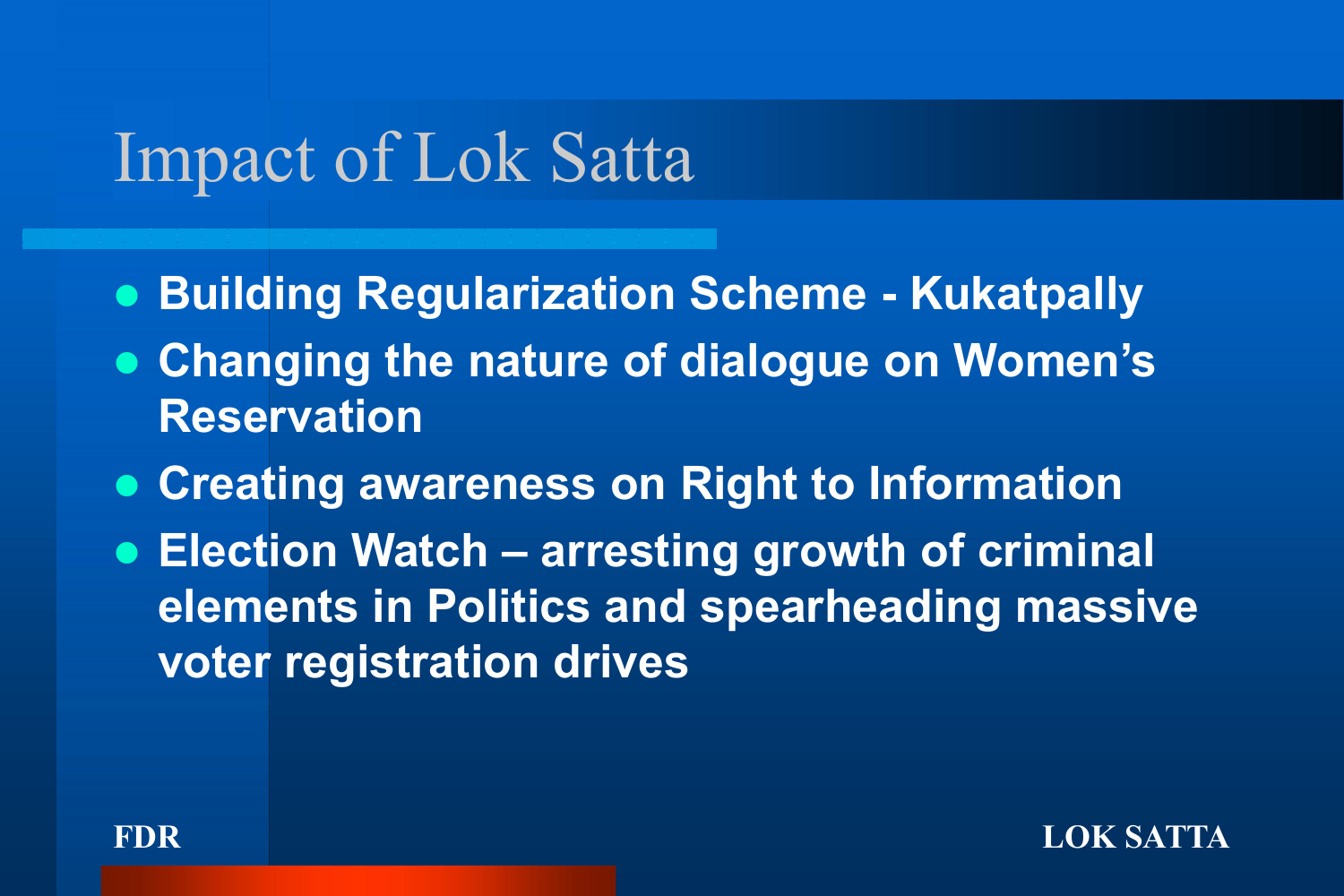• India's leading movement for governance reforms

- 20 % popular base in A.P.
- Emerged as an influential voice for specific governance reforms in various for a of civil society as well as government bodies
- Nationally recognized as a credible, non-partisan, effective platform to fight corruption, and seek better governance
- Acquired the potential to build a national movement

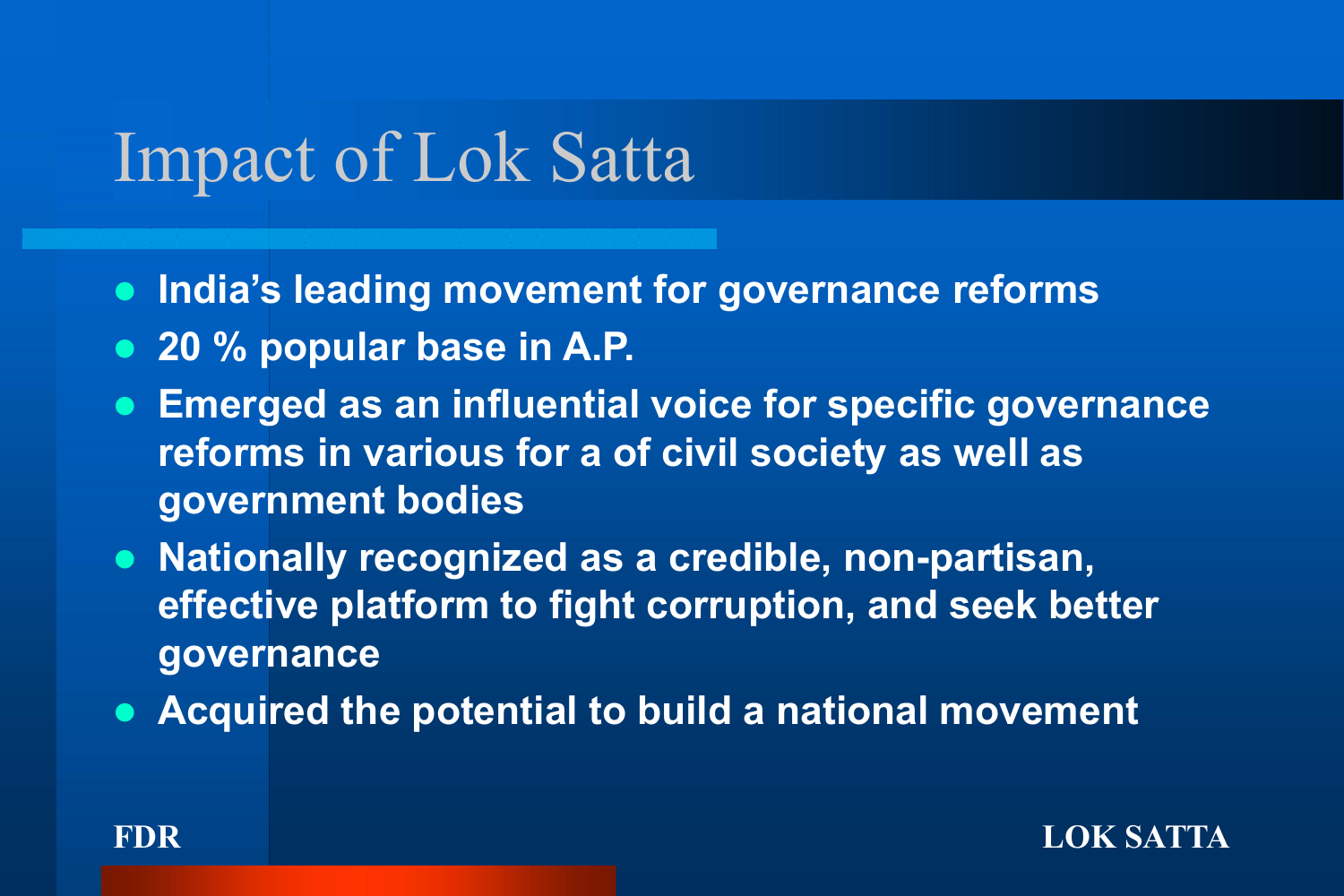Mobilization of Active Citizens in Andhra Pradesh – Project Overview

- Goal : Promoting Citizens' Initiatives for Better Governance Through a Multilevel Training Programme
- Target : Train 75000 active citizens in 1000 mandals
- Duration : 3 years from April 2001- March 2004
- Estimated Cost: Rs. 86,47,150
- **Funded by RTT: Rs. 60,00,000**
- **From other Sources: Rs. 26,47,150**

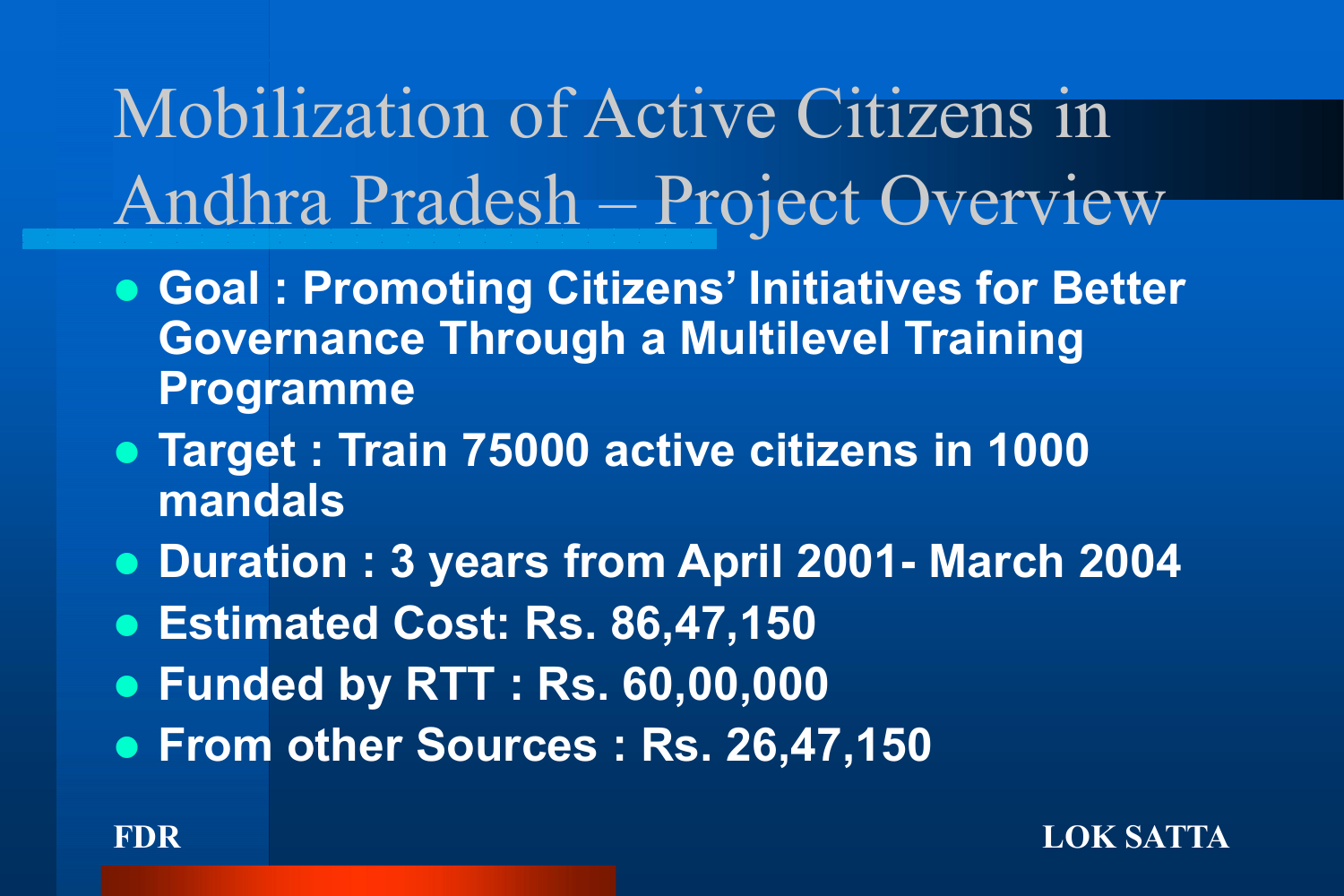# Methodology

- Objective: Impart requisite skills to Active Citizens in Citizens' initiatives and promoting informed and collective assertion
- Wide dissemination of Information through distribution of literature, street plays and other forms of mass communication
- Training at 4 levels in a staggered manner viz. Master trainers, Senior trainers, Trainers and Active Citizens



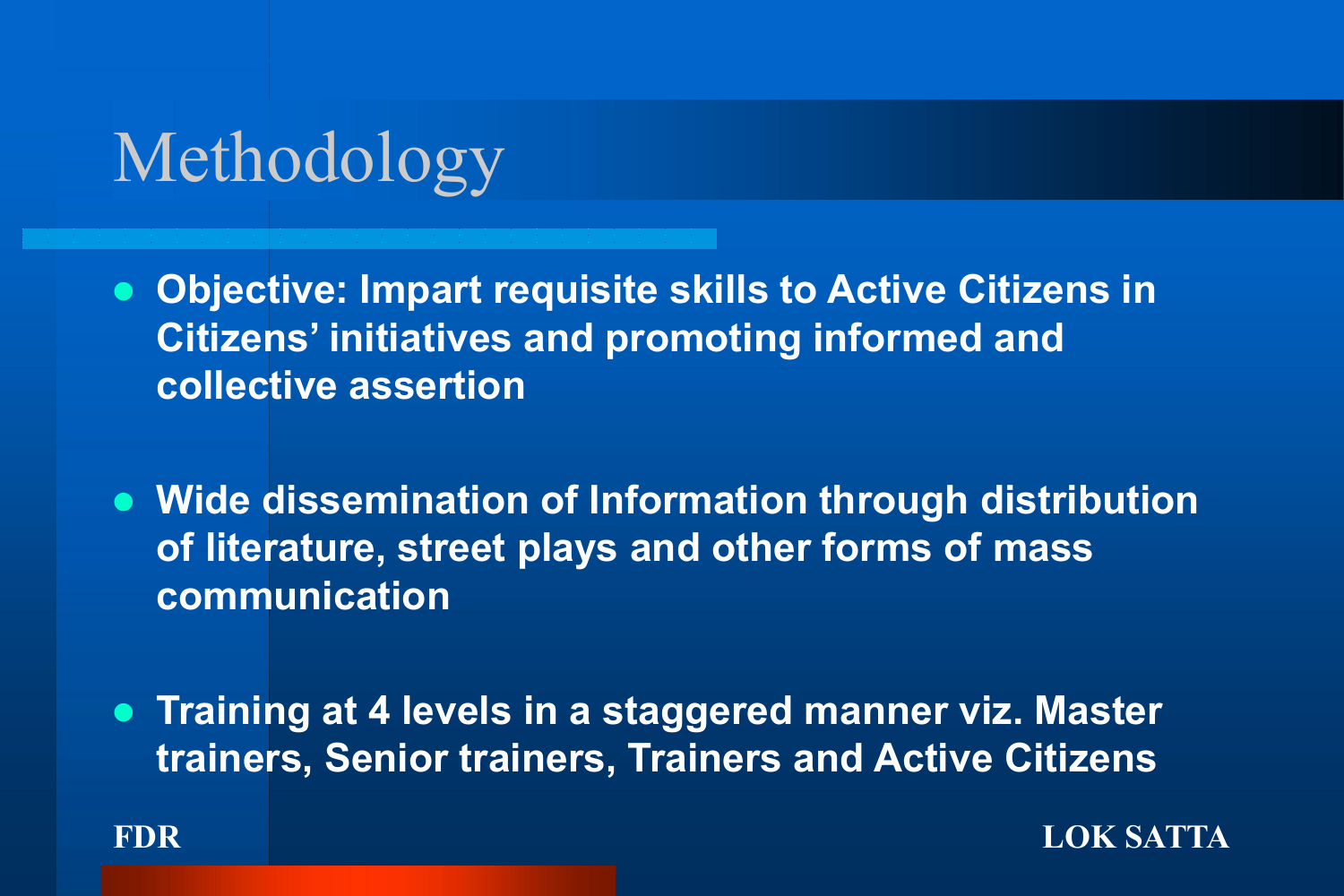# Project Activities

- Preparation of Literature/material to be shared with trainers and active citizens
- Preparation of content and training for street plays
- Performing of Street plays/cultural programmes
- **Training of Master Trainers**
- **Training of Senior Trainers**
- Training of Trainers
- **Training of Active Citizens**

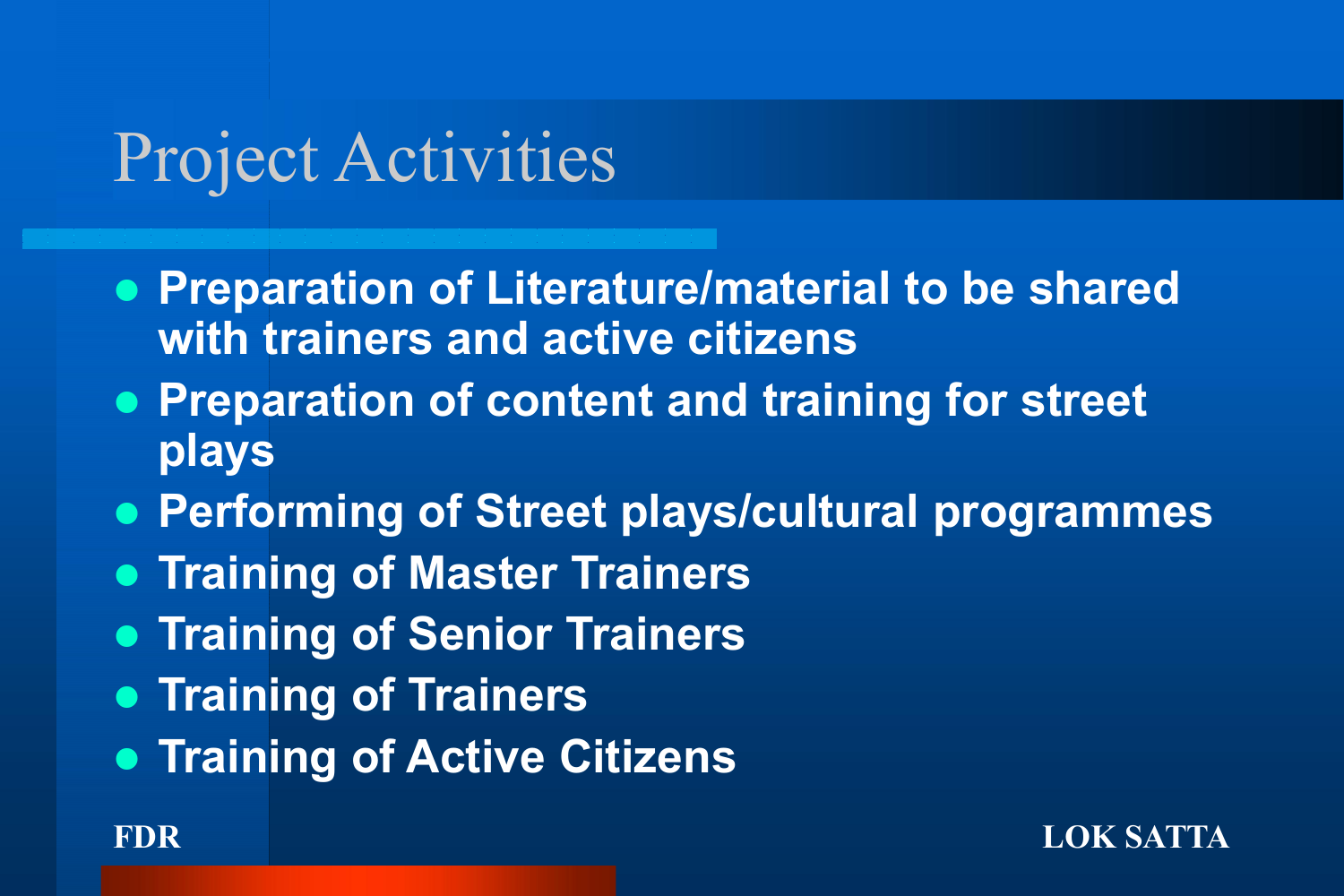### Current Status

- 25 Master Trainers' from 13 districts are trained
- 150 Senior Trainers' from 6 districts are trained
- 398 Trainers from 5 districts are trained
- In Ist block of mandals from Group I districts, Active Citizens training will be conducted from Oct. 2001 - March 2002
- All relevant literature for training is printed and distributed to various districts covered in Group I
- FDR LOK SATTA **• The content (songs, script & audio visual material) for the** street plays is developed and teams of artists are giving performances in Warangal district and will be extended to other districts shortly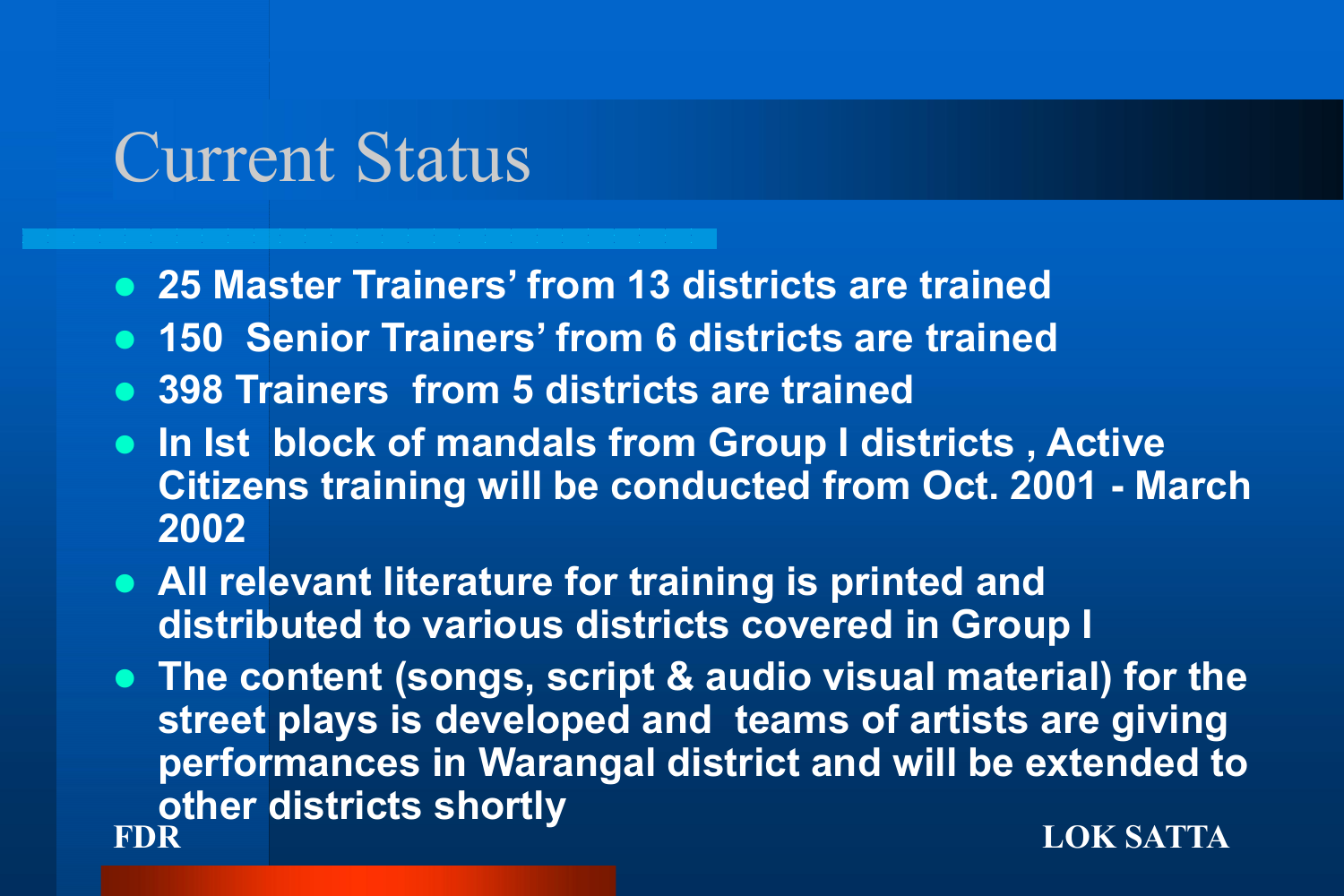# Change of Course

Initially we proposed to take up Active Citizens training in all the 23 districts simultaneously. Now we are taking up the training in 4 groups for the following reasons:

- Concentrated input in a short time of 6-9 months in a district has a greater impact
- Organizational infrastructure can be built before the training of active citizens' is taken up
- The experience from training of earlier groups will give us valuable inputs for mid course correction



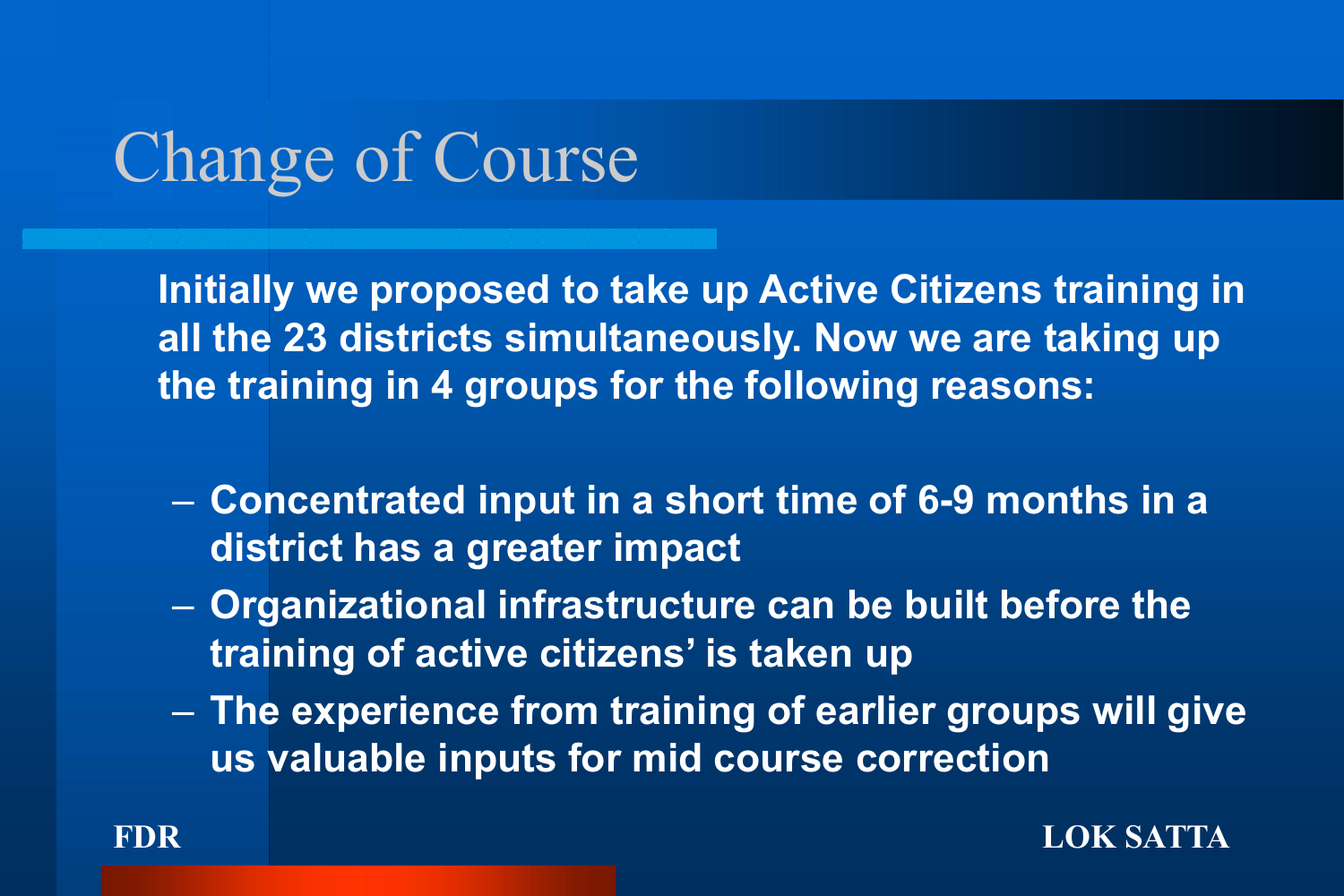### Financial Overview

- First Installment disbursed in April 2001 Rs. 12,00,000
- Expenditure incurred from SRTT funds Rs. 13,47,983
- Other resources deployed (cash & kind): equivalent to – Rs. 10,29,945